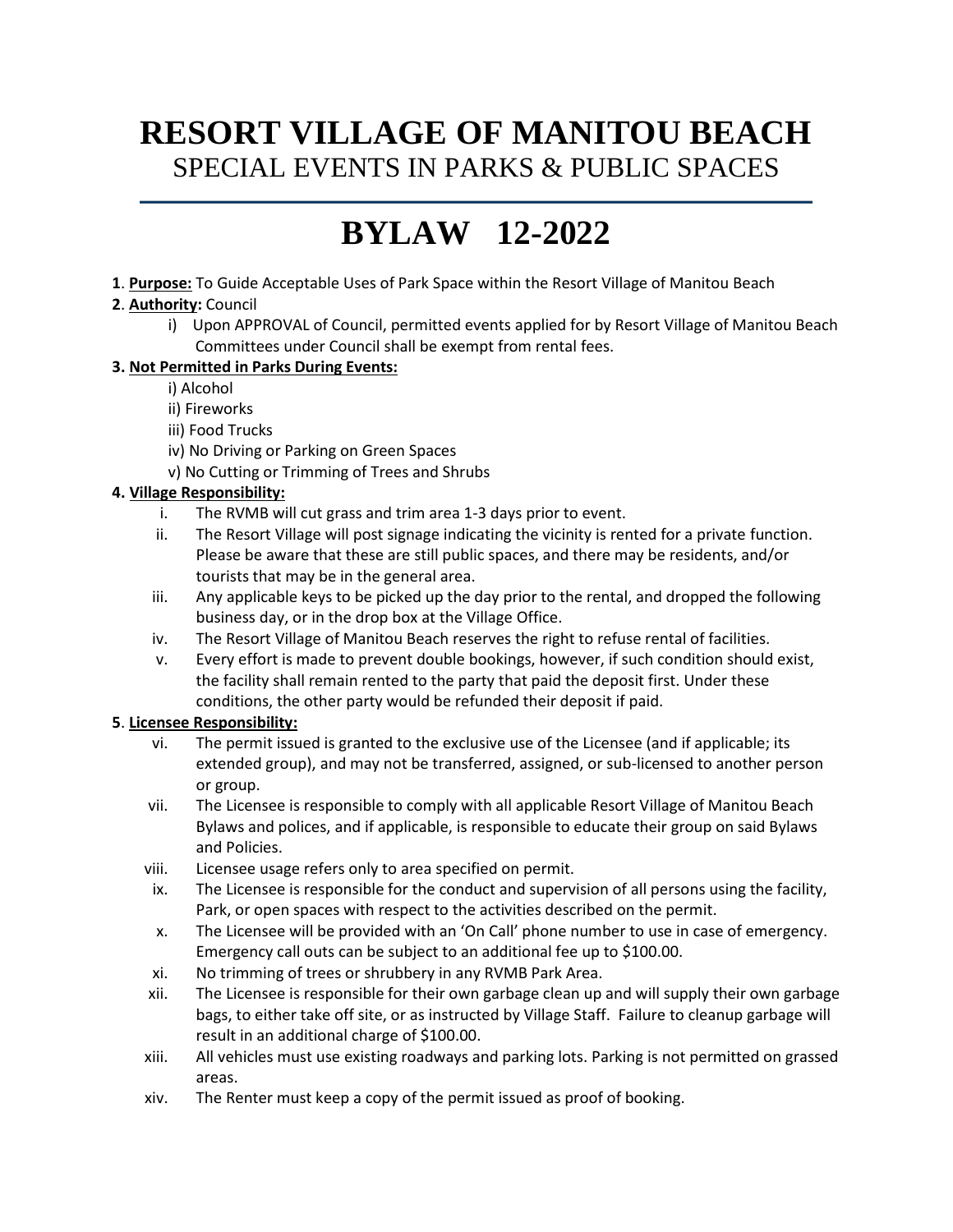#### **6. Access:**

- i. Access is permitted for people with disabilities and mobility issues with a golf cart, making minimal trips across green space.
- ii. No personal light or heavy-duty vehicles, or terrain vehicles are allowed in the parks at any time.
- iii. The Licensee agrees that they will not access the facilities prior to or after the booked times as specified on permit.

#### **7. Decorations:**

- i. Decorating, set up, and tear down must be done within the stated booking time on permit.
- ii. Only non-offensive decoration that are in good taste will be allowed.
- iii. Absolutely no confetti, glitter, silly string, or sprinkles of any kind are allowed in the Resort Village of Manitou Beach Parks. If used, an additional clean up fee of \$100.00 will be charged.
- iv. Decorations must be placed using existing nails or hanger. No staples, nails, or screws will be added to the gazebos or trees. If not available, low tac masking tape may be used.

#### **8**. **Liability:**

- i. The Licensee assumes all risk and responsibility for all personal injuries that might occur to self, or persons at the event, or personal property when using the venue during the rental period stated on the application. The Licensee releases the Resort Village of Manitou Beach and its employees and directors from any liability for such injuries and damages. The Licensee agrees to make no claim against or sue the same for injury, death, or damages resulting from rental of the facility.
- ii. The Resort Village is not responsible for items lost, misplaced, or left at the venue.
- iii. The Licensee is responsible for any items removed from the venue or damage done at the venue. The Licensee assumes financial responsibility for any damages caused to the facility.

#### **9**. **Rental Rates**:

A deposit of half the rental rate is needed to secure your reservation. With full payment one week prior to the event with credit card left on file in the event of any other fees charged out in accordance with Section 4. Please note that all deposits are non-refundable, and all proceeds go to the upkeep of Resort Village of Manitou Beach Parks & Parks Facilities.

8:30 am to 11:00 pm (or part thereof)- \$350.00 8:30 am to 3:30 pm (or part thereof)- \$200.00 4:00 pm to 11:00 pm (or part thereof)- \$200.00 Wedding Surcharge- \$100.00 Public Events Surcharge- \$250.00

*Definition of Public Events: referring to events open to & attended by the public, or which include, but are not limited to such events as concerts, workshops, festivals, parades, performances, and other gathering or exhibition, regardless of any fee or age requirement.*

#### **10. Effect:**

This bylaw takes effect on the day of adoption by resolution from the elected officials of the Resort Village of Manitou Beach.

Read a first time this 11th day of April 2022: Resolution 2022-0095

Read a second time this 11<sup>th</sup> day of April 2022: Resolution 2022-0096

Read a third time and takes effect on this 25<sup>th</sup> day of April 2022: Resolution 2022-00108